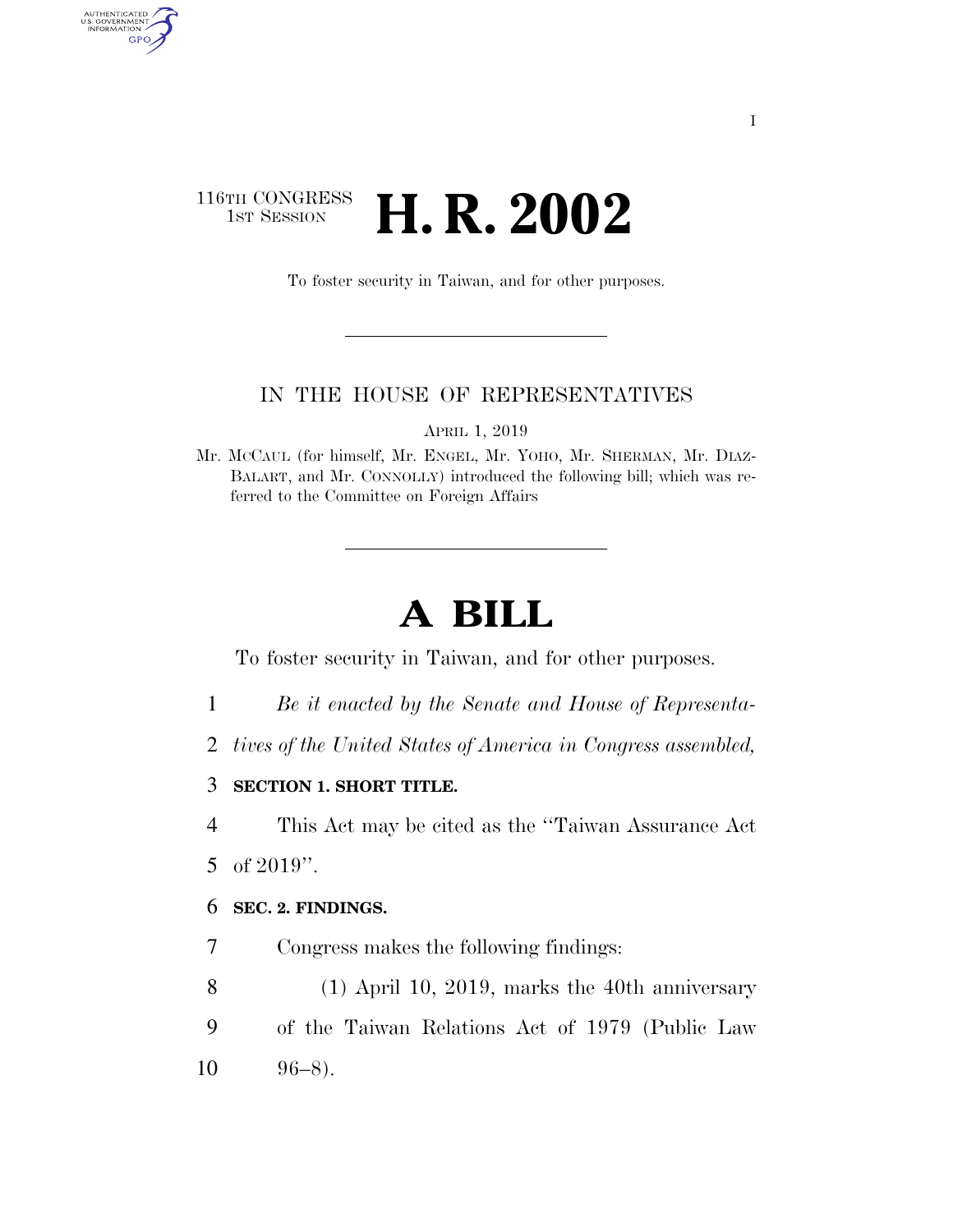(2) Since 1949, the close relationship between the United States and Taiwan has benefitted both parties and the broader Indo-Pacific region.

 (3) The security of Taiwan and its democracy are key elements of continued peace and stability of the greater Indo-Pacific region, which is in the polit- ical, security, and economic interests of the United States.

 (4) The People's Republic of China is currently engaged in a comprehensive military modernization campaign to enhance the power-projection capabili- ties of the People's Liberation Army and its ability to conduct joint operations, which is shifting the military balance of power across the Taiwan Strait.

 (5) Taiwan and its diplomatic partners continue to face sustained pressure and coercion from the People's Republic of China, which seeks to isolate Taiwan from the international community.

 (6) It is the policy of the United States to rein- force its commitments to Taiwan under the Taiwan Relations Act in a manner consistent with the ''Six Assurances'' and in accordance with the United States ''One China'' policy.

 (7) In the Taiwan Travel Act, which became law on March 16, 2018, Congress observed that the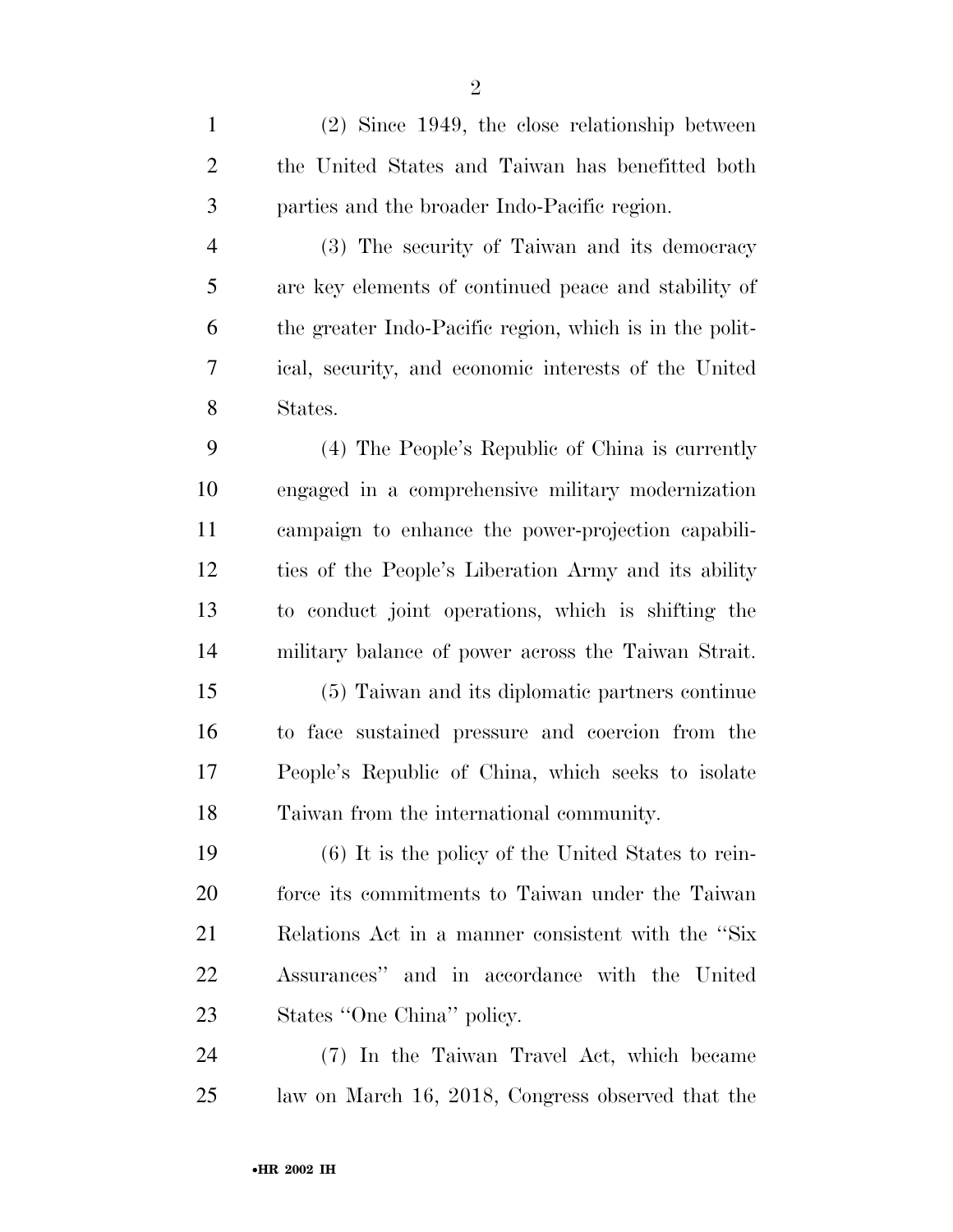| $\mathbf{1}$   | "self-imposed restrictions that the United States"      |
|----------------|---------------------------------------------------------|
| $\overline{2}$ | maintains on high-level visits" between the United      |
| 3              | States and Taiwan have resulted in insufficient         |
| $\overline{4}$ | high-level communication.                               |
| 5              | SEC. 3. SENSE OF CONGRESS.                              |
| 6              | It is the sense of Congress that—                       |
| 7              | (1) Taiwan is a vital part of the United States         |
| 8              | Free and Open Indo-Pacific Strategy;                    |
| 9              | (2) the United States Government—                       |
| 10             | (A) supports Taiwan's continued pursuit of              |
| 11             | asymmetric capabilities and concepts; and               |
| 12             | (B) urges Taiwan to increase its defense                |
| 13             | spending in order to fully resource its defense         |
| 14             | strategy; and                                           |
| 15             | (3) the United States should conduct regular            |
| 16             | sales and transfers of defense articles to Taiwan in    |
| 17             | order to enhance its self-defense capabilities, par-    |
| 18             | ticularly its efforts to develop and integrate asym-    |
| 19             | metric capabilities, including undersea warfare and     |
| 20             | air defense capabilities, into its military forces.     |
| 21             | SEC. 4. TAIWAN'S INCLUSION IN INTERNATIONAL ORGANI-     |
| 22             | ZATIONS.                                                |
| 23             | (a) SENSE OF CONGRESS.—It is the sense of Con-          |
| 24             | gress that the People's Republic of China's attempts to |
| 25             | dictate the terms of Taiwan's participation in inter-   |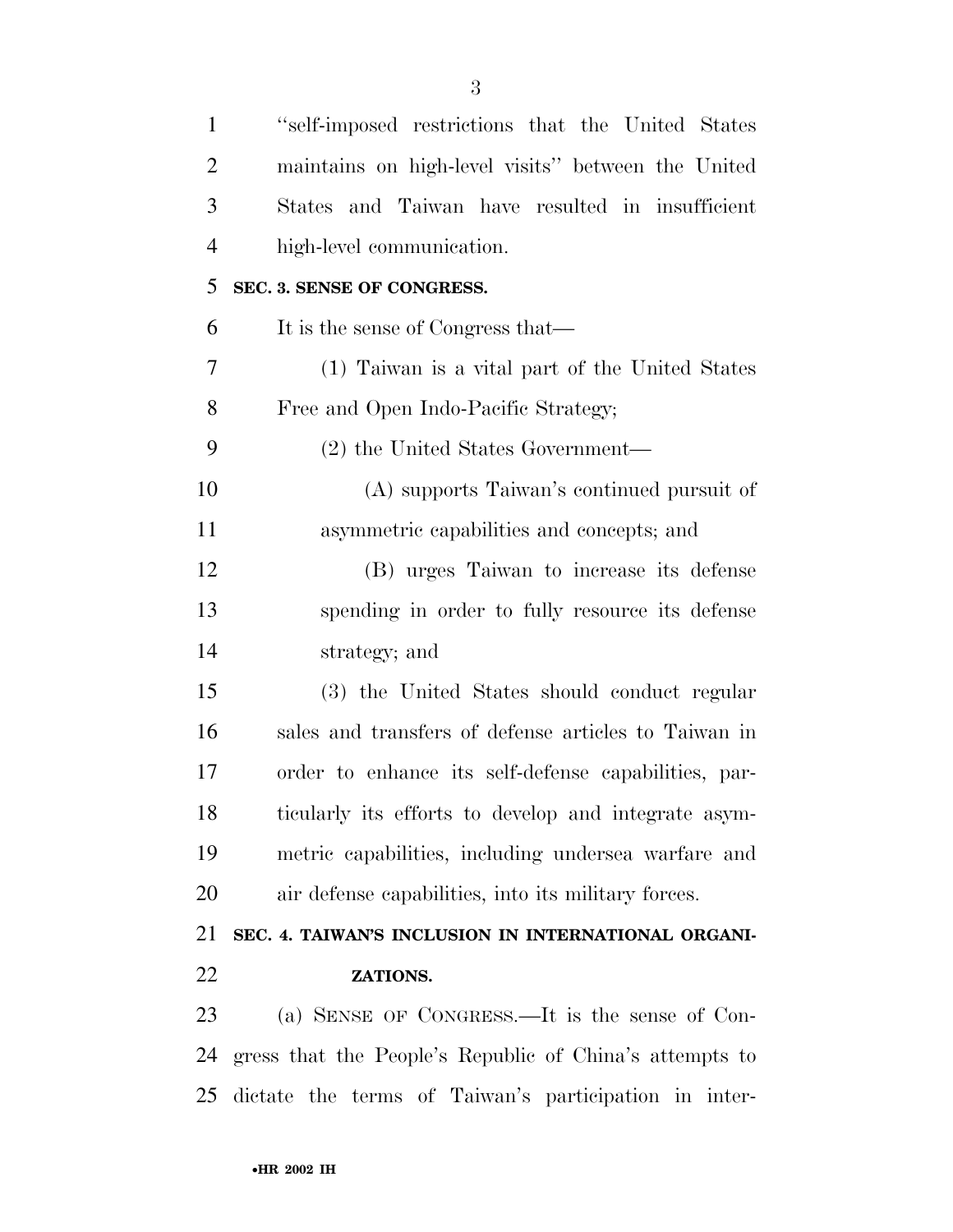(1) is detrimental to global health, civilian air safety, and efforts to counter transnational crime; (2) negatively impacts the safety and security of citizens globally; and (3) negatively impacts the security of Taiwan and its democracy. (b) STATEMENT OF POLICY.—It is the policy of the United States to advocate for Taiwan's meaningful par- ticipation in the United Nations, the World Health Assem- bly, the International Civil Aviation Organization, the International Criminal Police Organization, and other international bodies, as appropriate, and to advocate for Taiwan's membership in the Food and Agriculture Orga- nization, the United Nations Educational, Scientific and Cultural Organization, and other international organiza- tions for which statehood is not a requirement for mem- bership. **SEC. 5. REVIEW OF DEPARTMENT OF STATE TAIWAN GUIDELINES.** 

 (a) IN GENERAL.—Not later than 180 days after the date of the enactment of this Act, the Secretary of State shall conduct a review of the Department of State's guid-

national organizations, has, in many cases, resulted in

Taiwan's exclusion from such organizations even when

statehood is not a requirement, and that such exclusion—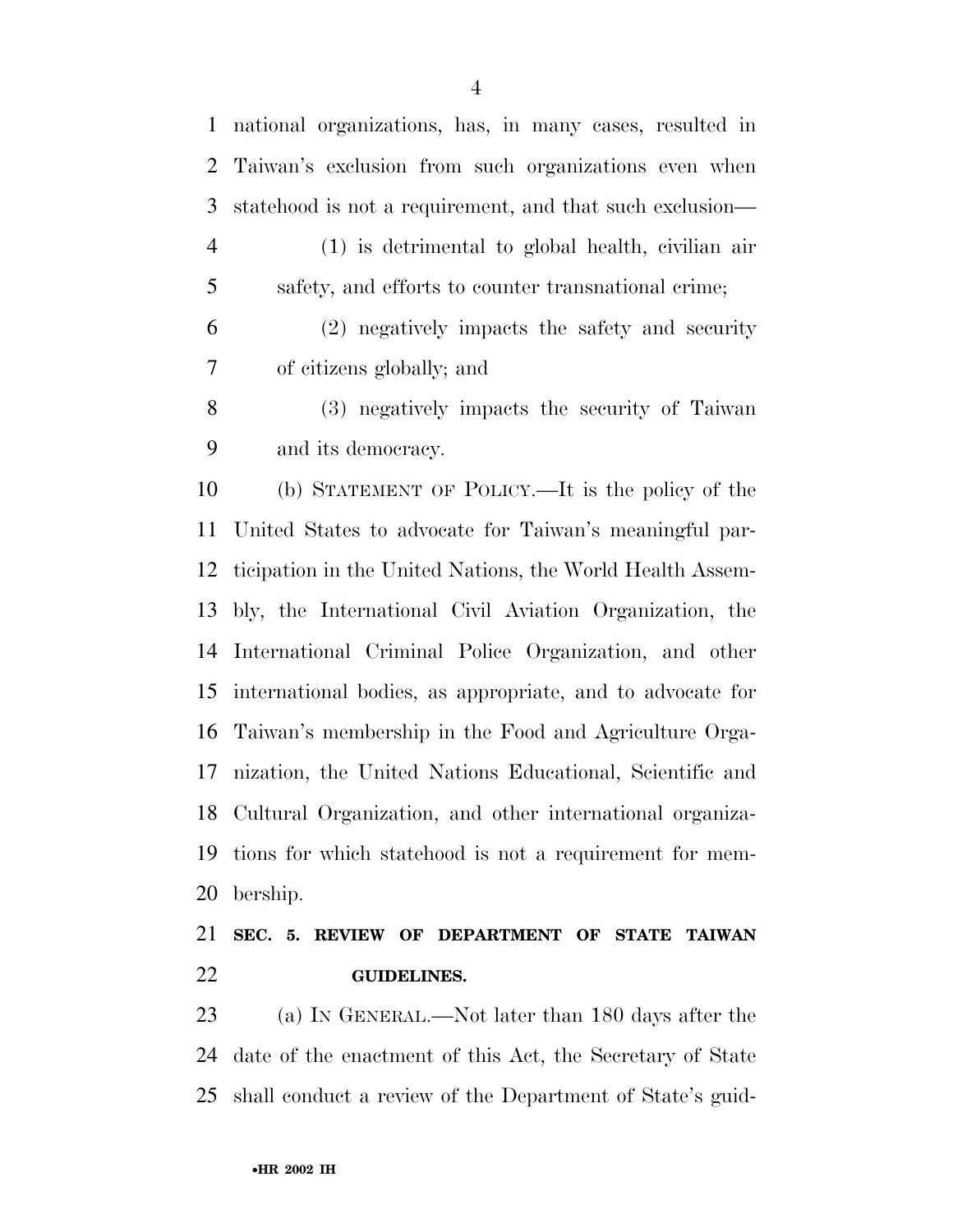ance that governs relations with Taiwan, including the periodic memorandum entitled ''Guidelines on Relations with Taiwan'' and related documents, and reissue such guidance to executive branch departments and agencies. (b) SENSE OF CONGRESS.—It is the sense of Con- gress that the Department of State's guidance regarding relations with Taiwan—

 (1) should be crafted with the intent to deepen and expand United States-Taiwan relations, and be based on the value, merits, and importance of the United States-Taiwan relationship;

 (2) should be crafted giving due consideration to the fact that Taiwan is governed by a representa- tive democratic government that is peacefully con- stituted through free and fair elections that reflect the will of the people of Taiwan, and that Taiwan is a free and open society that respects universal human rights and democratic values; and

 (3) should ensure that the conduct of relations with Taiwan reflects the longstanding, comprehen- sive, and values-based relationship the United States shares with Taiwan, and contribute to the peaceful resolution of cross-Strait issues.

 (c) REPORTING REQUIREMENTS.—Not later than 180 days after the date of the enactment of this Act, the